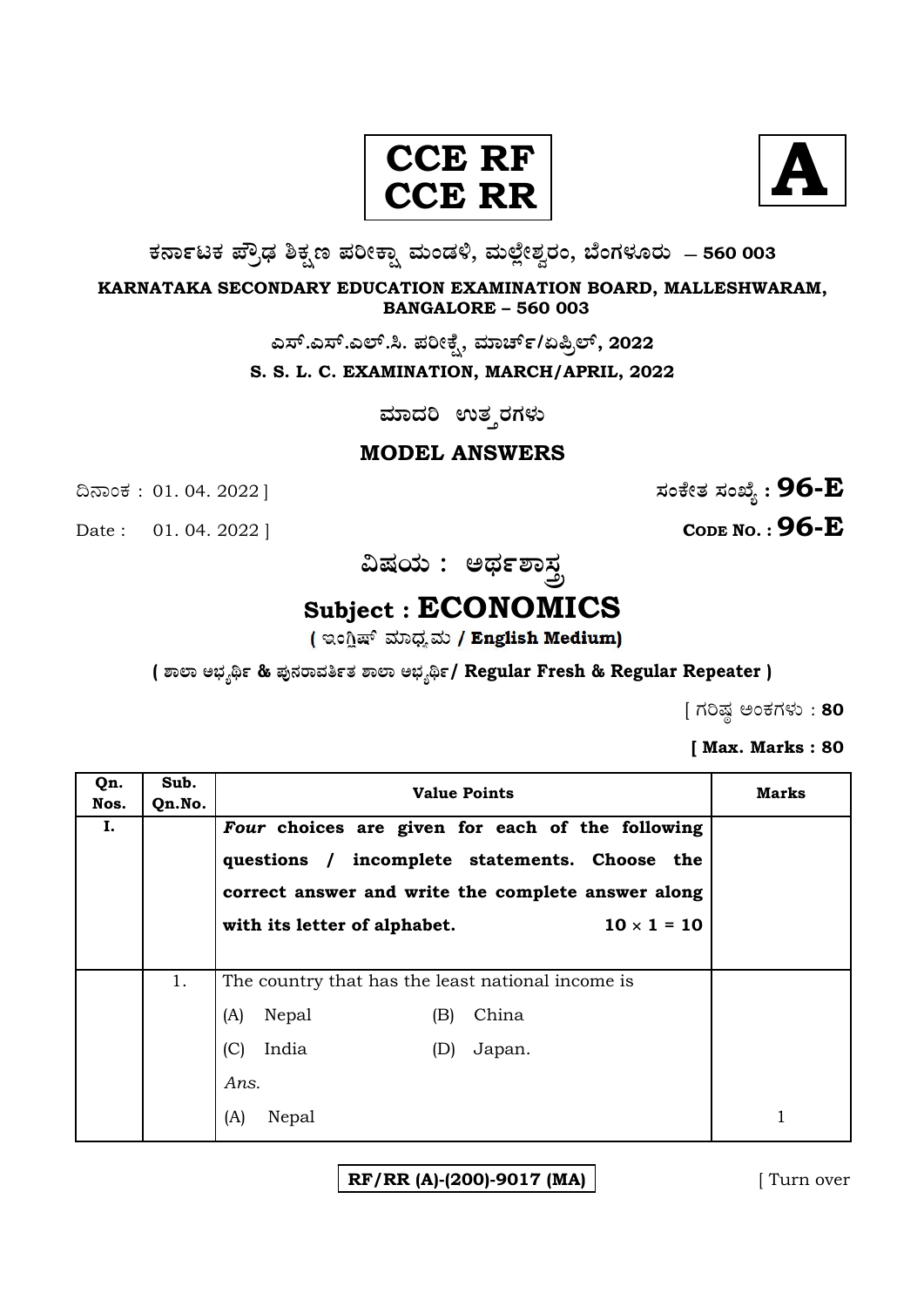| ×<br>۰, |
|---------|
|---------|

## **96-E** 2 **CCE RF & RR**

| Qn.<br>Nos. | Sub.<br>Qn.No. | <b>Value Points</b>                                    | <b>Marks</b> |
|-------------|----------------|--------------------------------------------------------|--------------|
|             | 2.             | The bank that got nationalised in 1955 is              |              |
|             |                | State Bank of Mysore<br>(A)                            |              |
|             |                | State Bank of India<br>(B)                             |              |
|             |                | Canara Bank<br>(C)                                     |              |
|             |                | Union Bank.<br>(D)                                     |              |
|             |                | Ans.                                                   |              |
|             |                | State Bank of India<br>(B)                             | $\mathbf{1}$ |
|             | 3.             | Unproductive agricultural loan means loans             |              |
|             |                | to social activities<br>(A)                            |              |
|             |                | to purchase land<br>(B)                                |              |
|             |                | for irrigation facilities<br>(C)                       |              |
|             |                | (D)<br>to permanent development of land.               |              |
|             |                | Ans.                                                   |              |
|             |                | to social activities<br>(A)                            | $\mathbf 1$  |
|             | 4.             | The loans usually given by the government during       |              |
|             |                | drought, famine, floods etc. are                       |              |
|             |                | Long term loans<br>(A)                                 |              |
|             |                | Short term loans<br>(B)                                |              |
|             |                | Medium term loans<br>(C)                               |              |
|             |                | Taccavi loans.<br>(D)                                  |              |
|             |                | Ans.                                                   |              |
|             |                | (D) Taccavi loans                                      |              |
|             | 5.             | National Industrial Board was established in the year  |              |
|             |                | 1951<br>1953<br>(B)<br>(A)                             |              |
|             |                | 1965.<br>1955<br>(C)<br>(D)                            |              |
|             |                | Ans.                                                   |              |
|             |                | 1955<br>(C)                                            | $\mathbf 1$  |
|             | 6.             | "Industrialise or perish" was said by                  |              |
|             |                | Mahatma Gandhi<br>(B)<br>Sir M. Vishveshwaraiah<br>(A) |              |
|             |                | Jawaharlal Nehru (D) Dr. B. R. Ambedkar.<br>(C)        |              |
|             |                | Ans.                                                   |              |
|             |                | Sir M. Vishveshwaraiah<br>(B)                          | 1            |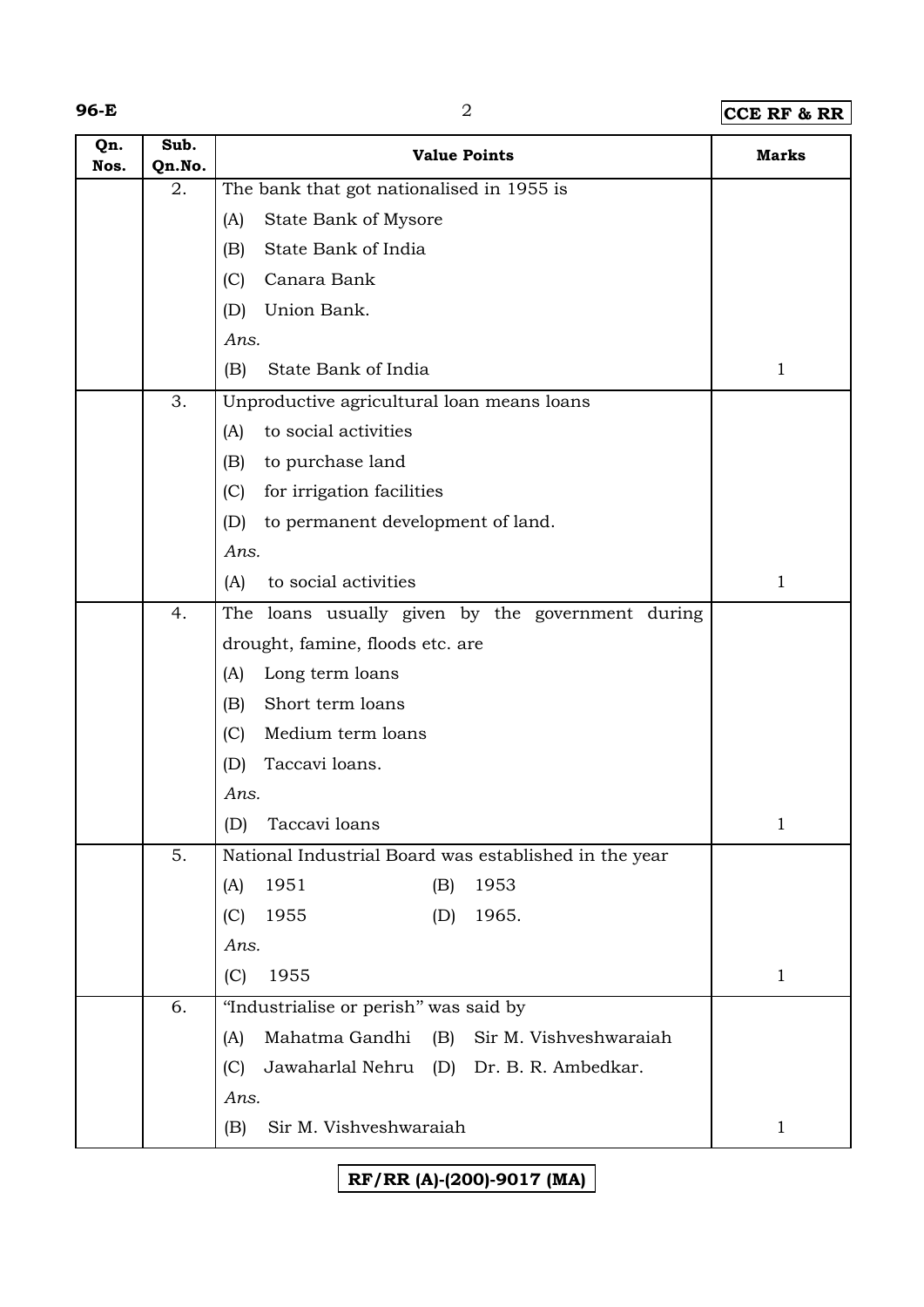**CCE RF & RR** 3 **96-E**

| Qn.<br>Nos. | Sub.<br>Qn.No. | <b>Value Points</b>                                           | <b>Marks</b> |
|-------------|----------------|---------------------------------------------------------------|--------------|
|             | 7.             | The main aim of '20 point' programme is                       |              |
|             |                | providing free education<br>(A)                               |              |
|             |                | (B)<br>removal of poverty                                     |              |
|             |                | providing free medical facilities<br>(C)                      |              |
|             |                | providing housing facilities.<br>(D)                          |              |
|             |                | Ans.                                                          |              |
|             |                | removal of poverty<br>(B)                                     | 1            |
|             | 8.             | The programme launched in 1952 to develop rural areas         |              |
|             |                | was                                                           |              |
|             |                | Food for Work Programme<br>(A)                                |              |
|             |                | Integrated Rural Development Programme<br>(B)                 |              |
|             |                | (C)<br>Community Development Programme                        |              |
|             |                | (D)<br>Jawahar Rojgar Yojana.                                 |              |
|             |                | Ans.                                                          |              |
|             |                | (C)<br><b>Community Development Programmes</b>                | 1            |
|             | 9.             | Broad gauge is related to                                     |              |
|             |                | Railways<br>(A)<br>(B)<br>Waterways                           |              |
|             |                | (C)<br>Airways<br>(D)<br>Roadways.                            |              |
|             |                | Ans.                                                          |              |
|             |                | Railways<br>(A)                                               | 1            |
|             | 10.            | Riks bank is in                                               |              |
|             |                | Sweden<br>Japan<br>(B)<br>(A)                                 |              |
|             |                | India<br>(C)<br>England.<br>(D)                               |              |
|             |                | Ans.                                                          |              |
|             |                | Sweden<br>(B)                                                 | $\mathbf{1}$ |
| II.         |                | $5 \times 1 = 5$<br>Match list A with list B and write them : |              |
|             |                | $\boldsymbol{B}$<br>А                                         |              |
|             |                | Chennai<br>South Western Railway<br>i)<br>a)                  |              |
|             |                | Southern Railway<br>Mumbai<br>b)<br>$\overline{11}$           |              |
|             |                | New Delhi<br>Eastern Railway<br>iii)<br>$\mathbf{c}$          |              |
|             |                | Central Railway<br>Allahabad<br>d)<br>iv)                     |              |
|             |                | Northern Railway<br>Kolkata<br>$\epsilon$ )<br>$\mathbf{v}$   |              |
|             |                | Jaipur<br>$\rm vi)$                                           |              |
|             |                | Hubli.<br>vii)                                                |              |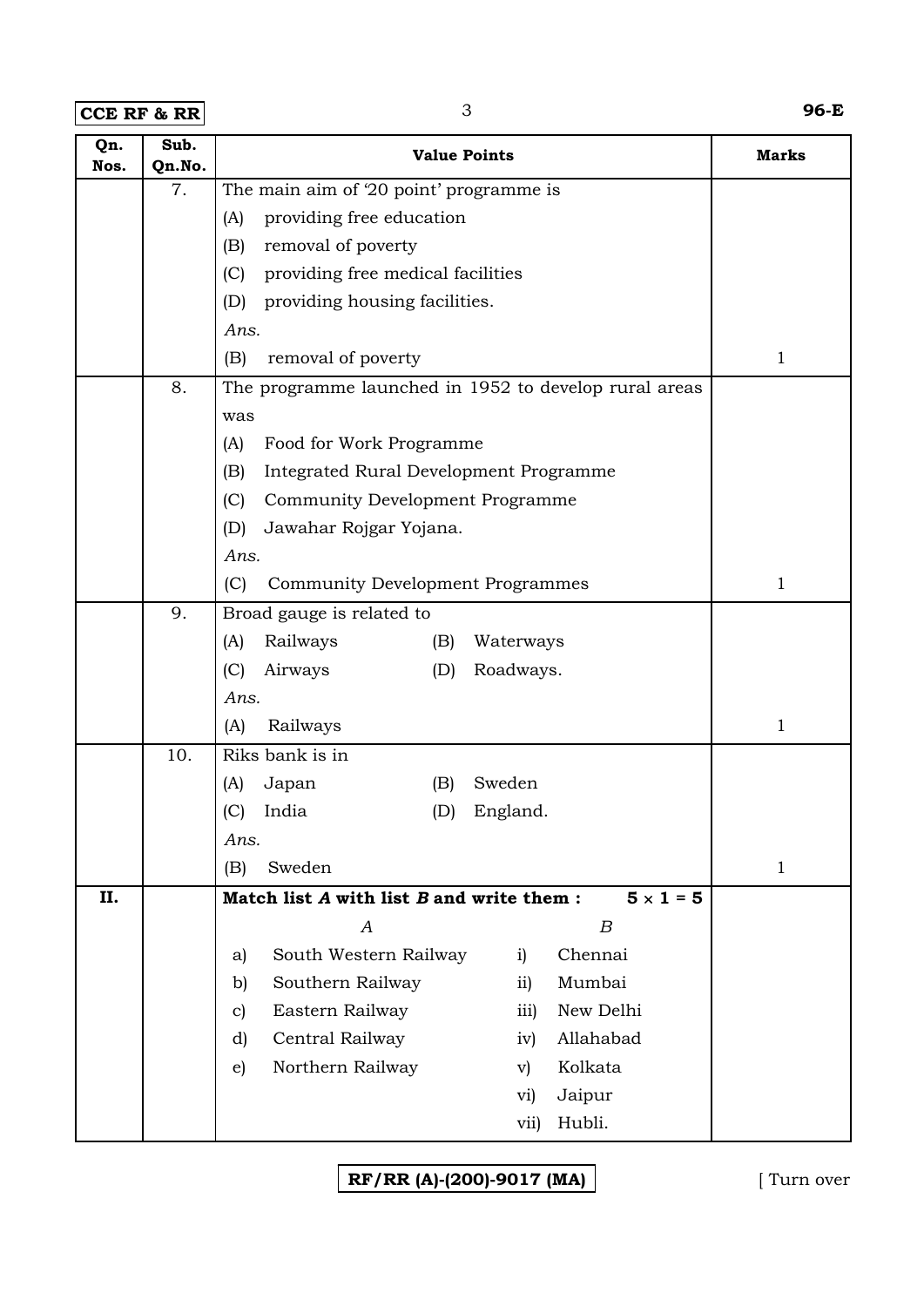| ×<br>۰, |  |
|---------|--|
|---------|--|

**96-E** 4 **CCE RF & RR**

| Qn.<br>Nos. | Sub.<br>Qn.No. | <b>Value Points</b>                                    |                                      | <b>Marks</b> |
|-------------|----------------|--------------------------------------------------------|--------------------------------------|--------------|
|             |                | Ans.                                                   |                                      |              |
|             |                | A                                                      | B                                    |              |
|             |                | South Western Railway<br>a)                            | Hubli<br>vii)                        |              |
|             |                | Southern Railway<br>b)                                 | Chennai<br>i)                        |              |
|             |                | Eastern Railway<br>C)                                  | Kolkata<br>$\rm v)$                  |              |
|             |                | Central Railway<br>d)                                  | Mumbai<br>$\overline{11}$            |              |
|             |                | Northern Railway<br>e)                                 | New Delhi<br>$\overline{\text{iii}}$ | 5            |
| III.        |                | Answer the following questions in a word or sentence   |                                      |              |
|             |                | each:                                                  | $15 \times 1 = 15$                   |              |
|             | 12.            | What is economic development according to Meier and    |                                      |              |
|             |                | Baldwin?                                               |                                      |              |
|             |                | Ans.                                                   |                                      |              |
|             |                | A process whereby an economy's real national income    |                                      |              |
|             |                | over a long period time.                               |                                      |              |
|             |                |                                                        | 1                                    |              |
|             | 13.            | Why is Human Development Index developed ?             |                                      |              |
|             |                | Ans.                                                   |                                      |              |
|             |                | To measure standard of living of human beings.         |                                      | 1            |
|             | 14.            | The achievement of Human Development in India is       |                                      |              |
|             |                | slow. Why?                                             |                                      |              |
|             |                | Ans.                                                   |                                      |              |
|             |                | Low level of education, health facilities and income.  |                                      | 1            |
|             | 15.            | Why are the Regional Rural Banks established ?         |                                      |              |
|             |                | Ans.                                                   |                                      |              |
|             |                | To provide finance to marginal, small farmers and      |                                      |              |
|             |                | landless labourers.                                    |                                      | $\mathbf{1}$ |
|             | 16.            | Industrial policy was very essential to India in 1947. |                                      |              |
|             |                | Why?                                                   |                                      |              |
|             |                | Ans.                                                   |                                      |              |
|             |                |                                                        |                                      |              |
|             |                | Lack of raw materials, capital and technology.         |                                      | 1            |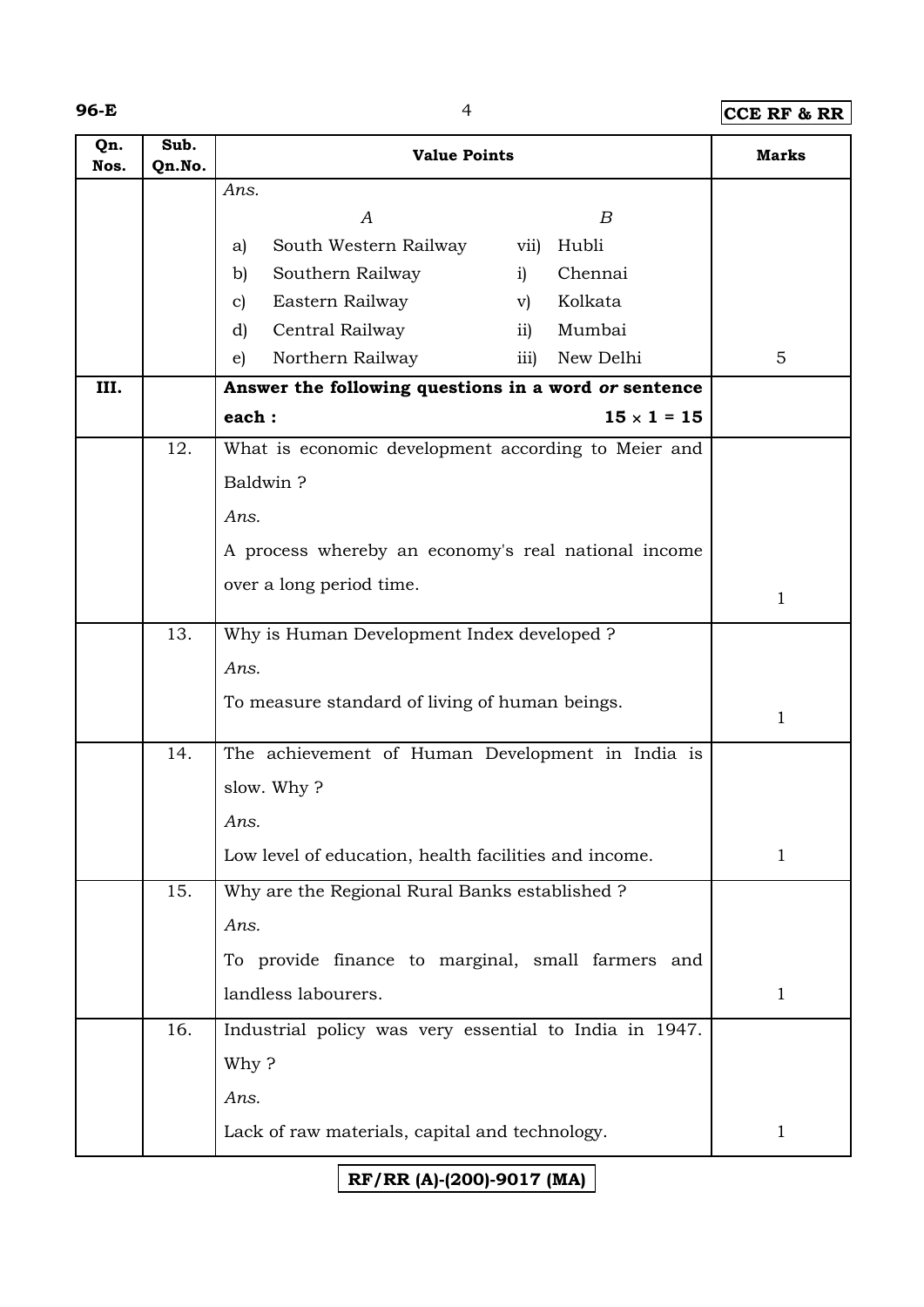**CCE RF & RR** 5 **96-E**

| Qn.<br>Nos. | Sub.<br>Qn.No. | <b>Value Points</b>                                           | <b>Marks</b> |
|-------------|----------------|---------------------------------------------------------------|--------------|
|             | 17.            | What is disinvestment?                                        |              |
|             |                | Ans.                                                          |              |
|             |                | To the sale of equity of public enterprises to private        |              |
|             |                | sector.                                                       | $\mathbf{1}$ |
|             | 18.            | What is Industrialization?                                    |              |
|             |                | Ans.                                                          |              |
|             |                | Establishment and expansion of industries throughout          |              |
|             |                | the country.                                                  | $\mathbf{1}$ |
|             | 19.            | What is poverty?                                              |              |
|             |                | Ans.                                                          |              |
|             |                | The situation where the individuals are unable to fulfil      |              |
|             |                | their basic requirements of life.                             | 1            |
|             | 20.            | What does poverty line indicate?                              |              |
|             |                | Ans.                                                          |              |
|             |                | The level of income / expenditure required to satisfy the     |              |
|             |                | minimum basic needs of a person.                              | $\mathbf{1}$ |
|             | 21.            | What<br>is<br>the<br>objective of Food<br>Work<br>main<br>for |              |
|             |                | programme?                                                    |              |
|             |                | Ans.                                                          |              |
|             |                | Providing jobs to unemployed in and around the place of       |              |
|             |                | living and to give foodgrain to them instead of money.        | 1            |
|             | 22.            | What is central bank according to Veera Smith ?               |              |
|             |                | Ans.                                                          |              |
|             |                | A banking system in which a single bank has either a          |              |
|             |                | complete or residuary monopoly in the note issue.             | $\mathbf{1}$ |
|             | 23.            | Where is the headquarters of Reserve Bank of India ?          |              |
|             |                | Ans.                                                          |              |
|             |                | Mumbai                                                        | $\mathbf{1}$ |
|             | 24.            | What is Trade?                                                |              |
|             |                | Ans.                                                          |              |
|             |                | Buying and selling of goods and services.                     | $\mathbf{1}$ |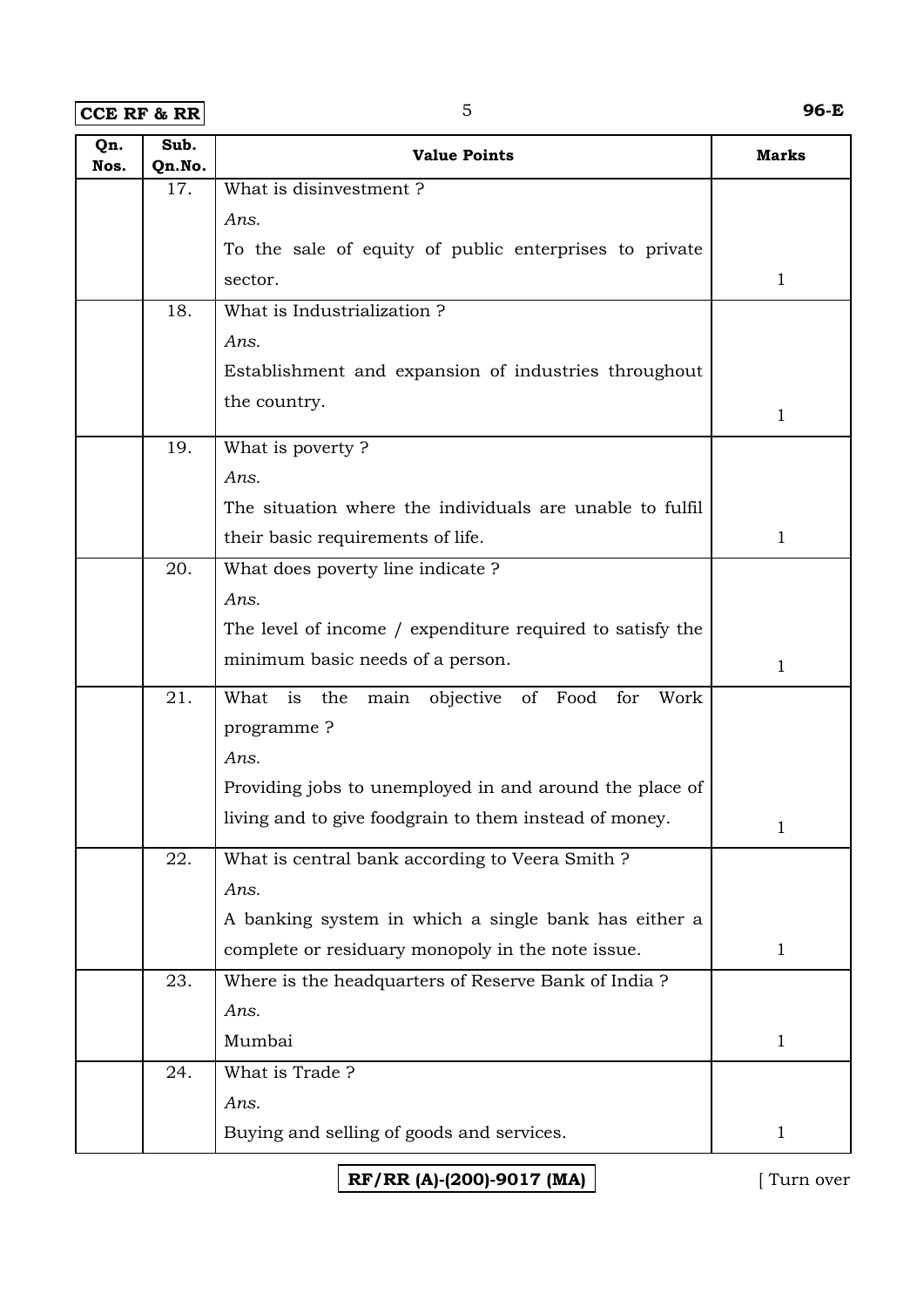## **96-E** 6 **CCE RF & RR**

| Qn.<br>Nos. | Sub.<br>Qn.No. | <b>Value Points</b>                                     | Marks          |
|-------------|----------------|---------------------------------------------------------|----------------|
|             | 25.            | What is Foreign Exchange ?                              |                |
|             |                | Ans.                                                    |                |
|             |                | Exchange of currency of one country with the currency   |                |
|             |                | of other countries.                                     | $\mathbf{1}$   |
|             | 26.            | What is Foreign Trade?                                  |                |
|             |                | Ans.                                                    |                |
|             |                | Trade between the countries.                            | 1              |
| IV.         |                | Answer the following questions in about two to four     |                |
|             |                | $14 \times 2 = 28$<br>sentences / points each           |                |
|             | 27.            | Underdeveloped countries fail to implement effective    |                |
|             |                | welfare schemes. Why?                                   |                |
|             |                | Ans.                                                    |                |
|             |                | - lack of political will                                |                |
|             |                | - bribery, corruption, nepotism and red tapism in       |                |
|             |                | bureaucracy ruin.                                       | $\overline{2}$ |
|             | 28.            | List out the demerits of moneylenders.                  |                |
|             |                | Ans.                                                    |                |
|             |                | - take the signature or thumb impression on blank       |                |
|             |                | bond paper                                              |                |
|             |                | - never give any receipts                               |                |
|             |                | compound interest                                       |                |
|             |                | - lend loans for productive and unproductive purpose.   | 2              |
|             | 29.            | What are the functions of National Bank for Agriculture |                |
|             |                | and Rural Development?                                  |                |
|             |                | Ans.                                                    |                |
|             |                | - plans and developmental programmes                    |                |
|             |                | - source bank for the institutional credit agencies     |                |
|             |                | supervise the programmes                                |                |
|             |                | Kisan credit cards                                      |                |
|             |                | - research and development fund.                        | 2              |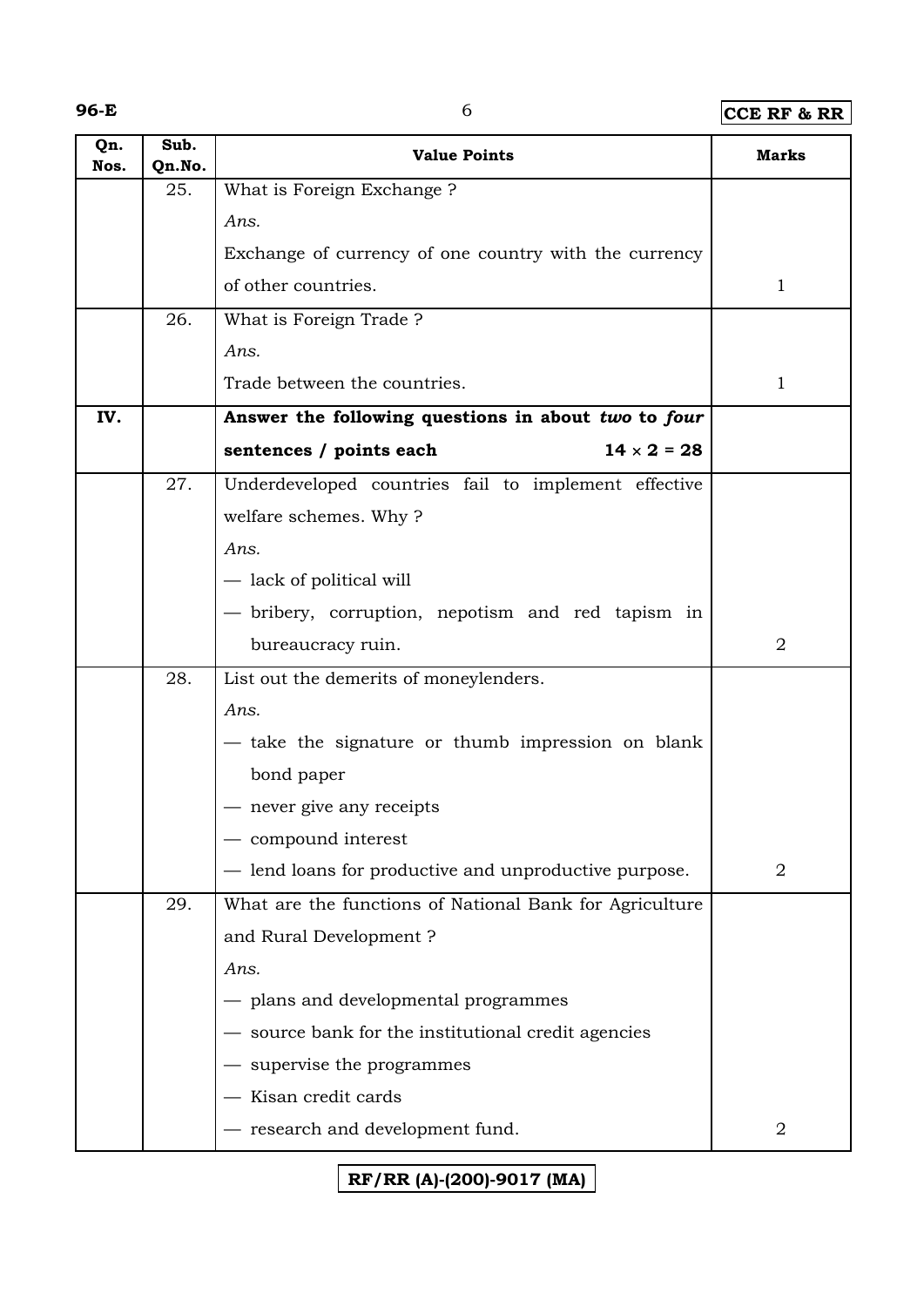**CCE RF & RR** 7 **96-E**

| Qn.<br>Nos. | Sub.<br>Qn.No. | <b>Value Points</b>                                    | <b>Marks</b>     |
|-------------|----------------|--------------------------------------------------------|------------------|
|             | 30.            | Explain the importance of industrial development in    |                  |
|             |                | India.                                                 |                  |
|             |                | Ans.                                                   |                  |
|             |                | - proper utilization of resources                      |                  |
|             |                | - large scale investment                               |                  |
|             |                | - division of labour                                   |                  |
|             |                | - structural change in the economy                     |                  |
|             |                | $-$ mechanization.                                     | $\overline{2}$   |
|             | 31.            | Mention the characteristics of small scale industries. |                  |
|             |                | Ans.                                                   |                  |
|             |                | — easy to establish                                    |                  |
|             |                | - less investment                                      |                  |
|             |                | — labour is employed on wages                          |                  |
|             |                | - managed by small entrepreneurs                       |                  |
|             |                | - uses locally available resources.                    | $\overline{2}$   |
|             | 32.            | Poverty is wide spread in India. Why?                  |                  |
|             |                | Ans.                                                   |                  |
|             |                | - rapid growth in population                           |                  |
|             |                | - low productivity in agriculture                      |                  |
|             |                | — rising prices                                        |                  |
|             |                | - unemployment problem                                 |                  |
|             |                | lack of proper implementation of poverty alleviation   |                  |
|             |                | programmes.                                            | $\boldsymbol{2}$ |
|             | 33.            | Prime Minister's Integrated Urban Poverty Eradication  |                  |
|             |                | Programme has reduced poverty level in urban areas.    |                  |
|             |                | Justify.                                               |                  |
|             |                | Ans.                                                   |                  |
|             |                | - self employment strategy                             |                  |
|             |                | - shelter upgradation strategy                         |                  |
|             |                | providing loans and grants                             |                  |
|             |                | - controlling basic reasons for poverty.               | $\overline{2}$   |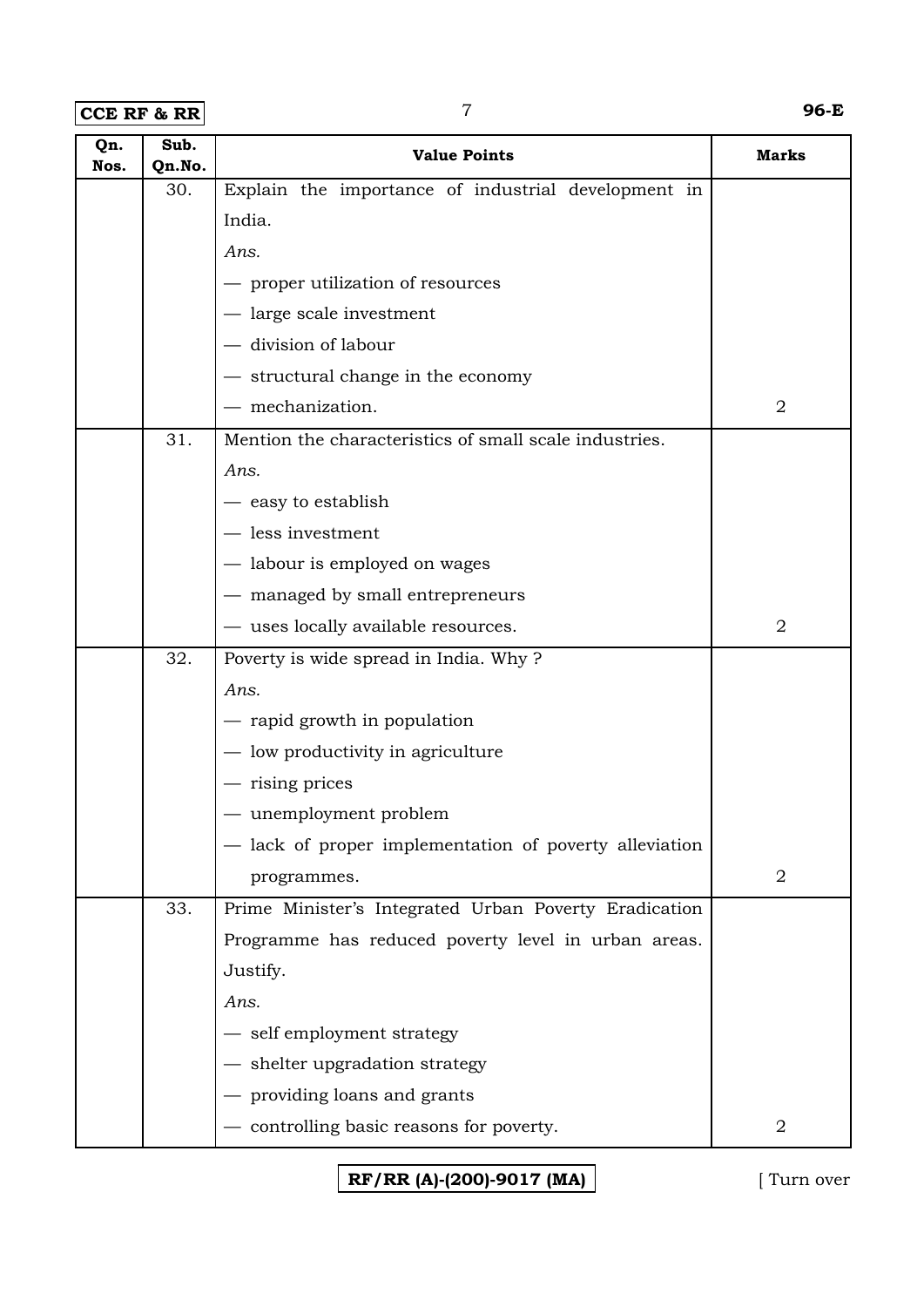#### **96-E** 8 **CCE RF & RR**

| Qn.<br>Nos. | Sub.<br>Qn.No. | <b>Value Points</b>                                     | <b>Marks</b>   |
|-------------|----------------|---------------------------------------------------------|----------------|
|             | 34.            | Social basic infrastructure increases human efficiency. |                |
|             |                | How?                                                    |                |
|             |                | Ans.                                                    |                |
|             |                | - education                                             |                |
|             |                | – health                                                |                |
|             |                | drinking water                                          |                |
|             |                | - housing                                               |                |
|             |                | - sanitation.                                           | $\overline{2}$ |
|             | 35.            | How does Air Transport help in the development of the   |                |
|             |                | country?                                                |                |
|             |                | Ans.                                                    |                |
|             |                | - helpful during natural calamities                     |                |
|             |                | - relief operation during emergency                     |                |
|             |                | - important role in defence of the country              |                |
|             |                | - suitable for long distance.                           | $\sqrt{2}$     |
|             | 36.            | Name the kinds of roads in India.                       |                |
|             |                | Ans.                                                    |                |
|             |                | - National Highways                                     |                |
|             |                | State Highways                                          |                |
|             |                | District Roads                                          |                |
|             |                | Rural Roads.                                            | $\sqrt{2}$     |
|             | 37.            | How does the Board of Financial Supervision work?       |                |
|             |                | Ans.                                                    |                |
|             |                | bank inspections                                        |                |
|             |                | off-site surveillance                                   |                |
|             |                | statutory auditor                                       |                |
|             |                | - internal security.                                    | $\sqrt{2}$     |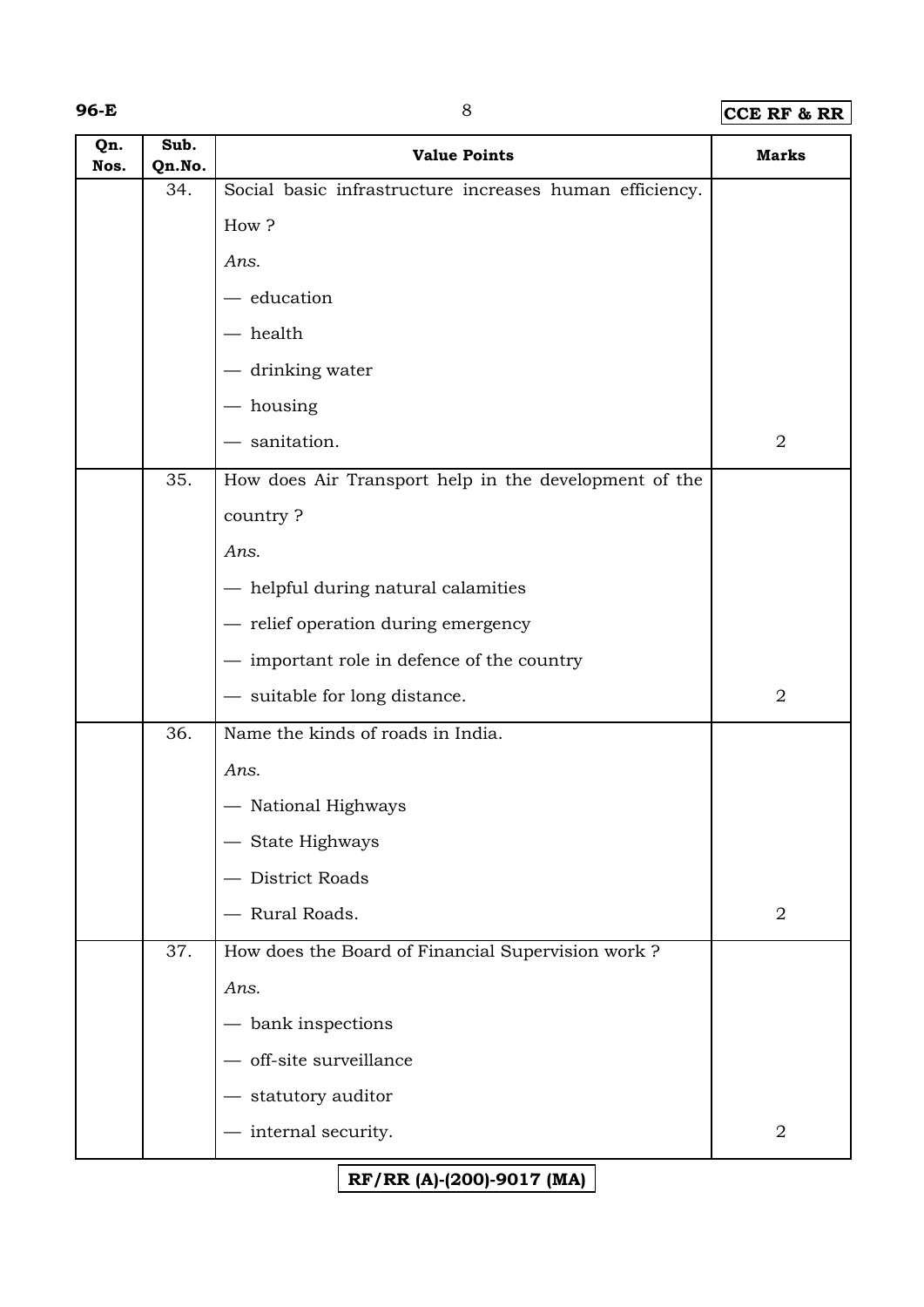**CCE RF & RR** 9 **96-E**

| Qn.<br>Nos. | Sub.<br>Qn.No. | <b>Value Points</b>                                       | <b>Marks</b>   |
|-------------|----------------|-----------------------------------------------------------|----------------|
|             | 38.            | How is Central Board of Reserve Bank formed?              |                |
|             |                | Ans.                                                      |                |
|             |                | - One governor and four deputy governors                  |                |
|             |                | - Four directors                                          |                |
|             |                | - Experts in different fields                             |                |
|             |                | - Representatives from finance department.                | $\overline{2}$ |
|             | 39.            | Explain the direction of India's export trade.            |                |
|             |                | Ans.                                                      |                |
|             |                | $-$ Before independence $-$ Britain                       |                |
|             |                | - Trade agreements with all the continents                | $\overline{2}$ |
|             | 40.            | List out India's imports.                                 |                |
|             |                | Ans.                                                      |                |
|             |                | Petroleum, oil and lubricants, gold, silver, electronics, |                |
|             |                | chemicals and machineries.                                | $\overline{2}$ |
| V.          |                | Answer the following questions in about five to six       |                |
|             |                | $6 \times 3 = 18$<br>sentences / points each :            |                |
|             | 41.            | Mention the characteristics of developed countries.       |                |
|             |                | Ans.                                                      |                |
|             |                | - Importance to Industrial Sector                         |                |
|             |                | - High level of capital formation                         |                |
|             |                | - Use of skills and technology                            |                |
|             |                | - Slow rate of population growth                          |                |
|             |                | availability, equality, education and health facilities   |                |
|             |                | - availability of good infrastructure.                    | 3              |
|             | 42.            | Explain the necessity of agricultural finance.            |                |
|             |                | Ans.                                                      |                |
|             |                | - development of agricultural land                        |                |
|             |                | monetary payment                                          |                |
|             |                | to increase agricultural productivity                     |                |
|             |                | - agricultural implements                                 |                |
|             |                | - natural phenomena                                       |                |
|             |                | modern agricultural system                                |                |
|             |                | - other purposes.                                         | 3              |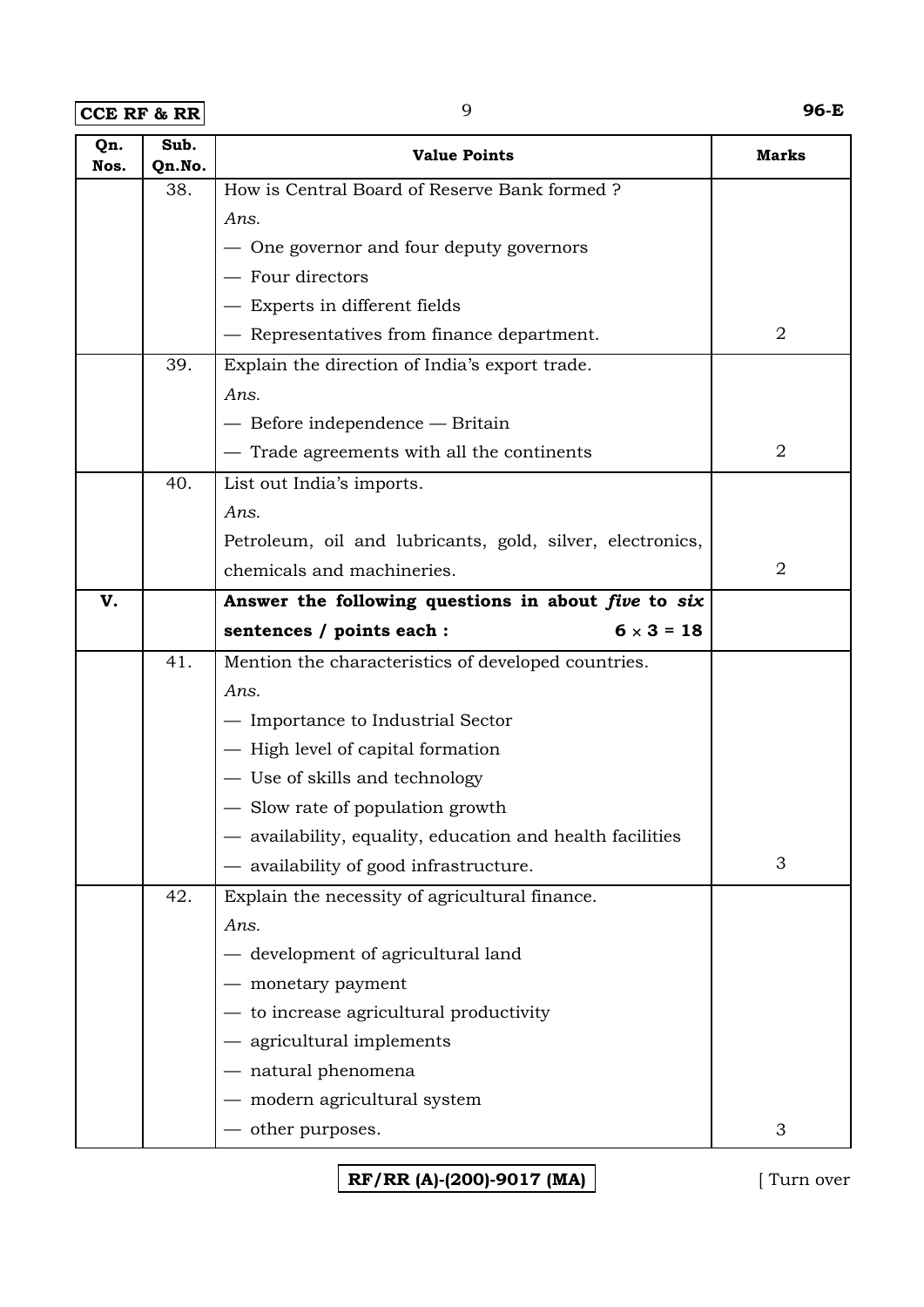## **96-E** 10 **CCE RF & RR**

| Qn.<br>Nos. | Sub.<br>Qn.No. | <b>Value Points</b>                                    | <b>Marks</b> |
|-------------|----------------|--------------------------------------------------------|--------------|
|             | 43.            | List out the problems of small scale industries.       |              |
|             |                | Ans.                                                   |              |
|             |                | - Problem of raw materials                             |              |
|             |                | - Financial problems                                   |              |
|             |                | - Use of outdated technology                           |              |
|             |                | - Power scarcity                                       |              |
|             |                | - Marketing problems                                   |              |
|             |                | - High cost of production                              |              |
|             |                | - Competition of large scale industries.               | 3            |
|             | 44.            | Explain the two types of poverty.                      |              |
|             |                | Ans.                                                   |              |
|             |                | - Absolute poverty - in the view of economic           |              |
|             |                | condition — basic needs — level of consumption         |              |
|             |                | - Relative poverty - comparison<br>with<br>other       |              |
|             |                | countries — per capita income — inequality             | 3            |
|             | 45.            | Which are the training institutions of Reserve Bank of |              |
|             |                | India?                                                 |              |
|             |                | Ans.                                                   |              |
|             |                | - As part of RBI                                       |              |
|             |                | - College of agricultural banking                      |              |
|             |                | - Reserve Bank of India staff college                  |              |
|             |                | - Autonomous Institutions                              |              |
|             |                | - National Institute for Banking Management            |              |
|             |                | — Indira Gandhi Institute                              |              |
|             |                | - Development and Research Institute                   | 3            |
|             | 46.            | Every nation needs foreign trade. Why?                 |              |
|             |                | Ans.                                                   |              |
|             |                | - Import of basic goods                                |              |
|             |                | - Maintaining stability in prices                      |              |
|             |                | - Industrial development                               |              |
|             |                | Expansion of market                                    |              |
|             |                | - Advantages of the movement of capital                |              |
|             |                | International peace and cooperation                    |              |
|             |                | Utilization of resources                               |              |
|             |                | Transfer of science and technology.                    | 3            |